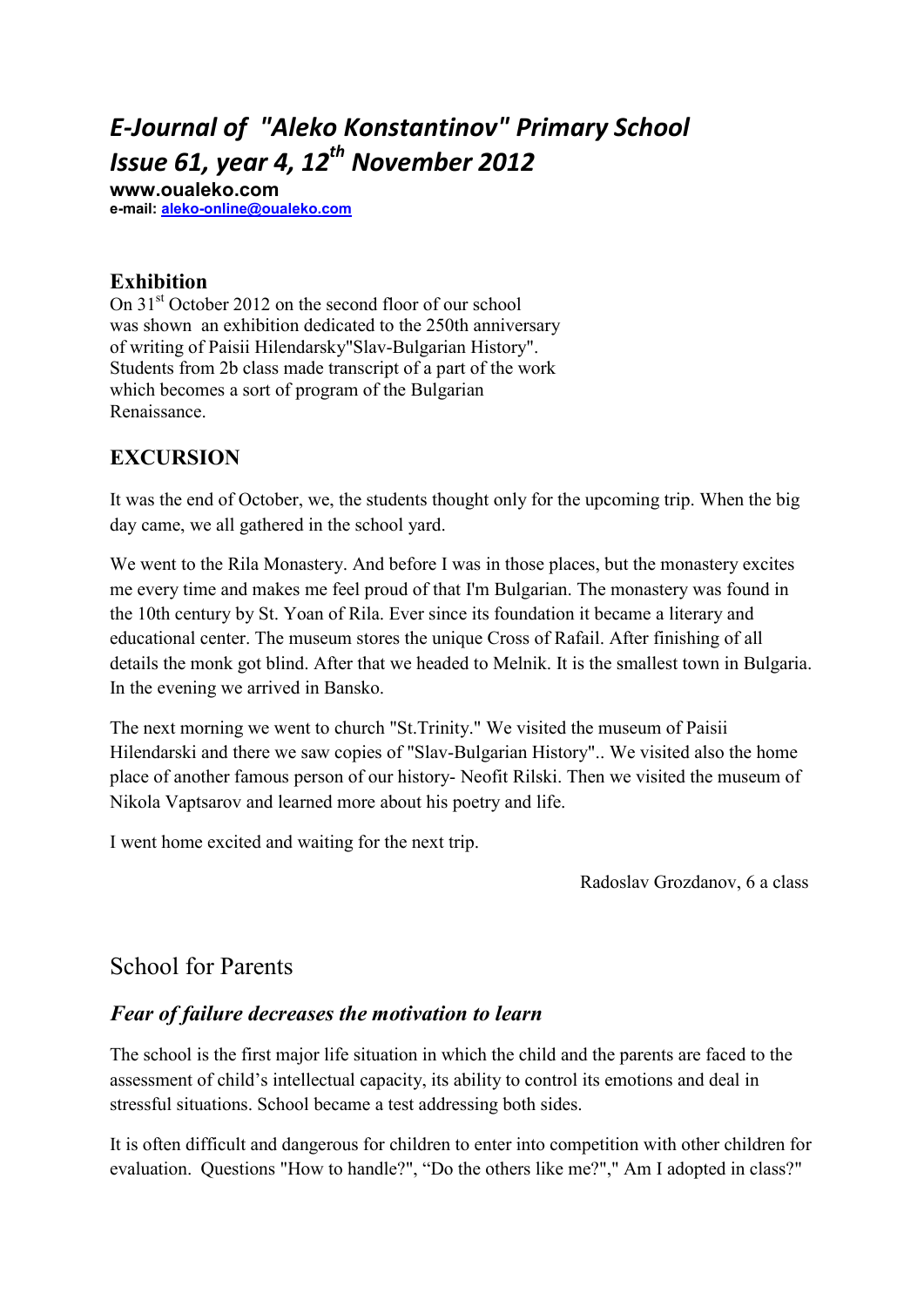are often hidden behind the behavior such as hyperactivity, poor grades, aggression towards teachers and classmates. Parents sometimes think of it as of a temper, stubbornness, laziness or just forgetfulness, but this is not always the best explanation and frequent threats and punishments do not work. Many kids in school undermining fear that they will not perform well and get loosers. This fear reduces motivation and learning. Hyperactivity in class is a way for child to leave unfavorable situations.

All these "problem" behaviors often hide insecurity and fear of rejection. It is very important parents do not remain fixed in the problem behavior but to try to understand the child, predispose him to share. It is better to consult with teachers and psychologists. Next step is to put specific and achievable targets whose performance can be adequately evaluated and rewarded. The child will begin to discover its abilities and talents and will build a sense of competence.

#### Zdravka Petrova – Pedagogical Advisor

# **LIBRARY – IFO Centre**

Last week in our school were held classes in extracurricular reading for  $2<sup>nd</sup>$  grade students They were introduced with multimedia presentations dedicated to the life and work of one of the most famous storytellers -Grimm. They learned of it when and where they were born about their childhood, where they got education and how the oral stories and written documents, old books and records are kept German folktales. Grimm brothers donated more than 200 works translated into 160 languages- fairy tales of intrepid heroes , beautiful princesses and gnomes, funny stories with bandits, animals and fools.

Ina Bandzhakova –Librarian in "Aleko Konstantinov" Primary School

# **Patriotism**

# *Agushevi konatsi*

During the Ottoman invasion and subsequent islamization rules all major settlements of the Rhodopes disappeared. In the period after the XVII century, however, the population of this mystical mountain started to wake up to a new life. One sign of this is the development of the typical Rhodope architecture. Wealthier part of population began constructions of rich houses. Thus, our land transferred from Anatolia housing type "resting places".

Undoubtedly one of the largest and most interesting building is the ensemble of "Agushevi konatsi" in Mogilitsa. Mogilitsa is located in the middle part of the Rodopi mountain, thirty miles south of Smolyan, on the Arda River. This is an ensemble of two adjacent *Konak* is associated with farm buildings forming gated type of medieval castles.